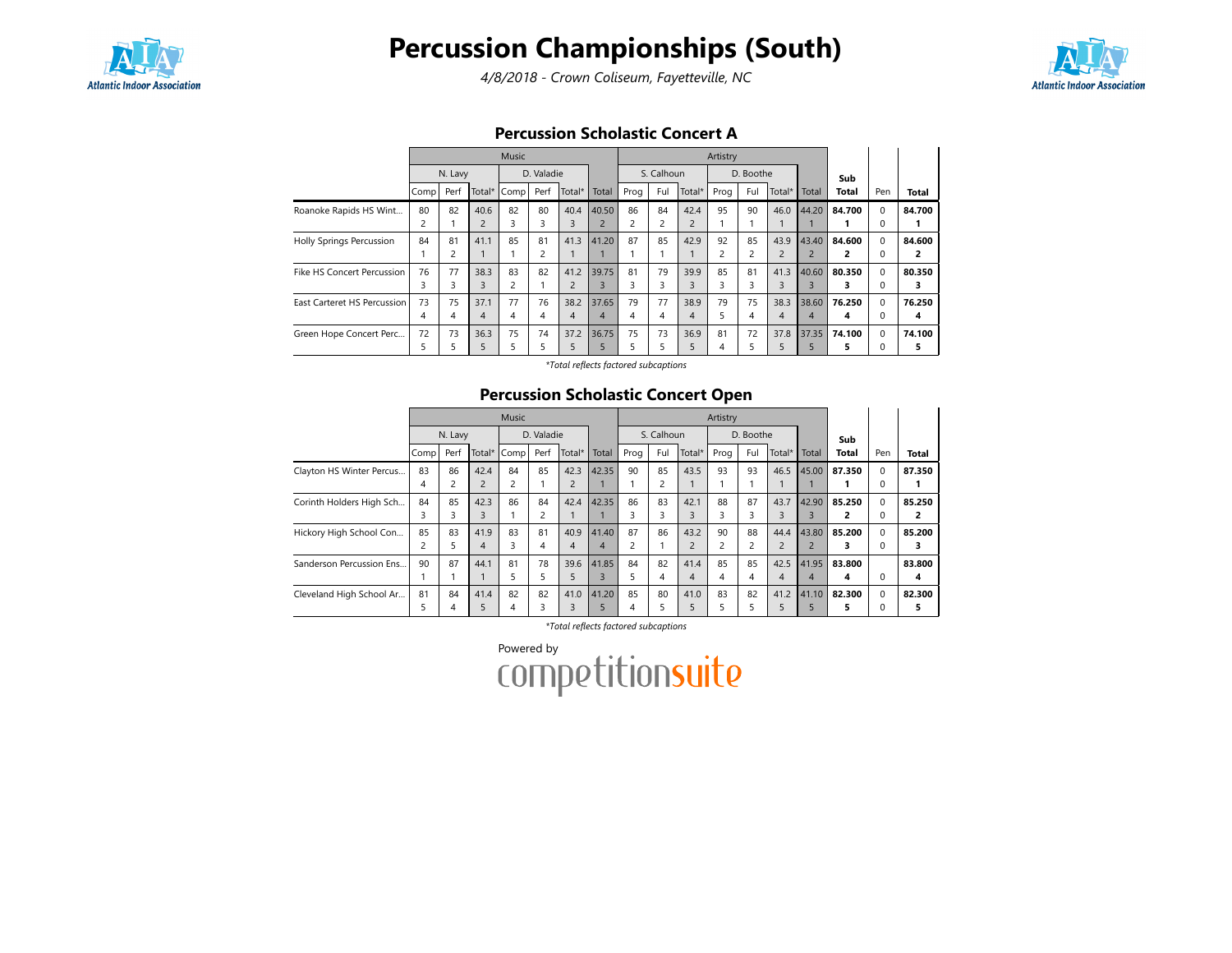

# Percussion Championships (South)

4/8/2018 - Crown Coliseum, Fayetteville, NC



## Percussion Scholastic Regional A

|                            |       |         |             | Music                  |            |      |       |     |            |            | Effect - Music |           |      |              |    |             |                                             | Visual |            |                      |            |     |          |       | Effect - Visual |           |       |              |                   |      |        |
|----------------------------|-------|---------|-------------|------------------------|------------|------|-------|-----|------------|------------|----------------|-----------|------|--------------|----|-------------|---------------------------------------------|--------|------------|----------------------|------------|-----|----------|-------|-----------------|-----------|-------|--------------|-------------------|------|--------|
|                            |       | N. Lavy |             |                        | D. Valadie |      |       |     | S. Calhoun |            |                | D. Boothe |      |              |    | P. Mitchell |                                             |        | S. McElroy |                      |            |     | K. Baker |       |                 | C. Martin |       |              | Sub               |      |        |
|                            | Comp1 |         | Perf Total* | Comp Perf Total* Total |            |      |       | Ovr |            | Mus Total* | Ovr            |           |      |              |    |             | Mus Total*   Total Comp   Perf   Total Comp |        |            | Perf   Total   Total |            | Ovr | Vis      | Total | Ovr             | Vis       | Total | Total        | <b>Total</b>      | Pen  | Total  |
| Rolesville High School Per | 73    | 71      | 21.5        | 84                     | 82         | 24.8 | 23.15 | 82  | 85         | 25.05      | 88             | 85        |      | 25.95 25.50  | 82 | 83          | 16.5                                        | 78     | 82         | 16.0                 | 16.25      | 80  | 81       | 16.1  | 68              | 70        |       | 13.8   14.95 | 79.850            |      | 79.850 |
|                            |       |         |             |                        |            |      |       |     |            |            |                |           |      |              |    |             |                                             |        |            |                      |            |     |          |       |                 |           |       |              |                   |      |        |
| Fike HS Percussion Gold L  | 71    | 70      | 21.1        | 76                     | 74         | 22.4 | 21.75 | 88  | 88         | 26.4       | 81             | 82        |      | 24.45 25.425 | 79 | 77          | 15.6                                        | 72     | 72         |                      | 14.4 15.00 | 82  | 84       | 16.6  | 76              | 78        |       |              | 15.4 16.00 78.175 | -0   | 78.175 |
|                            |       |         |             |                        |            |      |       |     |            |            |                |           |      |              |    |             |                                             |        |            |                      |            |     |          |       |                 |           |       |              |                   |      |        |
| Jack Britt Winter Percussi | 75    | 73      | 22.1        | 78                     | 76         | 23.0 | 22.55 | 85  | 86         | 25.65      | 69             | 80        |      | 22.35 24.00  | 76 | 70          | 14.6                                        | 73     | 78         | 15.1                 | 14.85      | 78  | 80       | 15.8  | 66              | 64        |       |              | 13.0 14.40 75.800 |      | 75.800 |
|                            |       |         |             |                        |            |      |       |     |            |            |                |           |      |              |    |             |                                             |        |            |                      |            |     |          |       |                 |           |       |              |                   |      |        |
| Wake Forest HS Perc        | 62    | 61      | 18.4        | 75                     | 70         | 21.5 | 19.95 | 78  | 75         | 22.95      | 70             | 70        |      | 21.0 21.975  | 73 | 68          | 14.1                                        | 65     | 69         | 13.4                 | 13.75      | 71  | 70       | 14.1  | 61              | 61        |       |              | 12.2 13.15 68.825 |      | 68.825 |
|                            |       |         |             |                        |            |      |       |     |            |            |                |           |      |              |    |             |                                             |        |            |                      |            |     |          |       |                 |           |       |              |                   |      |        |
| Fike HS Percussion Blue Li | 68    | 66      | 20.0        | 72                     | 68         | 20.8 | 20.40 | 70  | 74         | 21.6       | 73             | 75        | 22.2 | 21.90        | 70 | 67          | 13.7                                        | 60     | 65         | 12.5                 | 13.10      | 74  | 69       | 14.3  | 60              | 60        |       |              | 12.0 13.15 68.550 | 2.65 | 65.900 |
|                            |       |         |             |                        |            |      |       |     |            |            |                |           |      |              |    |             |                                             |        |            |                      |            |     |          |       |                 |           |       |              |                   |      |        |

\*Total reflects factored subcaptions

#### Percussion Scholastic A

|                              |      |         |        | Music                  |            |      |            |      |            |            | Effect - Music |           |                                    |              |    |             |       | Visual |            |                           |       |              |              |       | Effect - Visual |           |       |              |                |     |        |
|------------------------------|------|---------|--------|------------------------|------------|------|------------|------|------------|------------|----------------|-----------|------------------------------------|--------------|----|-------------|-------|--------|------------|---------------------------|-------|--------------|--------------|-------|-----------------|-----------|-------|--------------|----------------|-----|--------|
|                              |      | N. Lavy |        |                        | D. Valadie |      |            |      | S. Calhoun |            |                | D. Boothe |                                    |              |    | P. Mitchell |       |        | S. McElroy |                           |       |              | K. Baker     |       |                 | C. Martin |       |              | Sub            |     |        |
|                              | Comp | Perf    | Total* | Comp Perf Total* Total |            |      |            | Ovr  |            | Mus Total* | Ovr            |           | Mus   Total*   Total   Comp   Perf |              |    |             | Total |        |            | Comp Perf   Total   Total |       | Ovr          | Vis          | Total | Ovr             | Vis       | Total | <b>Total</b> | Total          | Pen | Total  |
| South Granville Percussion   | 85   | 83      | 25.1   | 81                     | 80         | 24.1 | 24.60      | 87   | 88         | 26.25      | 87             | 89        |                                    | 26.4 26.325  | 84 | 82          | 16.6  | 83     | 85         | 16.8                      | 16.70 | 82           | 80           | 16.2  | 84              | 82        | 16.6  | 16.40        | 84.025         |     | 84.025 |
|                              |      |         |        |                        |            |      |            |      |            |            |                |           |                                    |              |    |             |       |        |            |                           |       |              |              |       |                 |           |       |              |                |     |        |
| HIPE Heritage Indoor Per     | 82   | 82      | 24.6   | 86                     | 85         | 25.6 | 25.10      | 85   | 86         | 25.65      | 83             | 92        |                                    | 26.25 25.95  | 85 | 84          | 16.9  | 81     | 80         | 16.1                      | 16.50 | 74           | 76           | 15.0  | 80              | 78        | 15.8  | 15.40        | 82.950         |     | 82.950 |
|                              |      |         |        |                        |            |      |            |      |            |            |                |           |                                    |              |    |             |       |        |            |                           |       | <sub>b</sub> | <sub>6</sub> | 6     |                 |           |       |              |                |     |        |
| <b>Bassett HS Percussion</b> | 79   | 81      | 24.1   | 85                     | 83         | 25.1 | 24.60      | 84   | 82         | 24.9       | 82             | 87        |                                    | 25.35 25.125 | 79 | 81          | 16.0  | 77     | 78         | 15.5                      | 15.75 | 81           | 84           | 16.5  | 82              | 80        | 16.2  |              | 16.35 81.825   |     | 81.825 |
|                              |      |         |        |                        |            |      |            |      |            |            |                |           |                                    |              |    |             |       |        |            | $\mathfrak b$             |       |              |              |       |                 |           |       |              |                |     |        |
| Athens Drive H.S. Winter     | 78   | 77      | 23.2   | 82                     | 82         |      | 24.6 23.90 | 84.5 | 83         | 25.125     | 79             | 86        |                                    | 24.75 24.938 | 82 | 80          | 16.2  | 82     | 82         | 16.4                      | 16.30 | 76           | 78           | 15.4  | 83              | 81        | 16.4  |              | $15.90$ 81.038 |     | 81.038 |
|                              |      |         |        |                        |            |      |            |      |            |            |                |           |                                    |              |    |             |       |        |            |                           |       |              |              |       |                 |           |       |              | 4              |     |        |
| Croatan Indoor Percussion    | 76   | 74      | 22.4   | 79                     | 77         | 23.3 | 22.85      | 86   | 81         | 25.05      | 80             | 84        |                                    | 24.6 24.825  | 80 | 79          | 15.9  | 84     | 83         | 16.7                      | 16.30 | 77           | 81           | 15.8  | 78              | 76        | 15.4  | 15.60        | 79.575         |     | 79.575 |
|                              |      | h       |        |                        |            |      |            |      |            |            |                |           |                                    |              |    |             |       |        |            |                           |       |              |              |       |                 |           |       |              | 5.             |     |        |
| Jefferson Forest HS Percu    | 73   | 75      | 22.3   | 83                     | 81         | 24.5 | 23.40      | 80   | 80         | 24.0       | 84             | 84        | 25.2                               | 24.60        | 78 | 76          | 15.4  | 80     | 78         | 15.8                      | 15.60 | 80           | 77           | 15.7  | 70              | 72        | 14.2  | 14.95        | 78.550         |     | 78.550 |
|                              |      |         |        |                        |            |      |            |      | h          |            |                |           |                                    |              |    | -6          | 6     |        |            |                           |       |              |              |       |                 |           |       |              | 6              |     |        |
| West Johnston HS Percus      | 74   | 72      | 21.8   | 74                     | 74         | 22.2 | 22.00      | 83   | 78         | 24.15      | 79             | 81        | 24.0                               | 24.075       | 76 | 75          | 15.1  | 76     | 76         | 15.2                      | 15.15 | 72           | 75           | 14.7  | 64              | 62        | 12.6  | 13.65        | 74.875         |     | 74.875 |
|                              |      |         |        |                        |            |      |            |      |            |            |                |           |                                    |              |    |             |       |        |            |                           |       |              |              |       |                 |           |       |              |                |     |        |

\*Total reflects factored subcaptions

Powered by<br>COMPETitionsuite